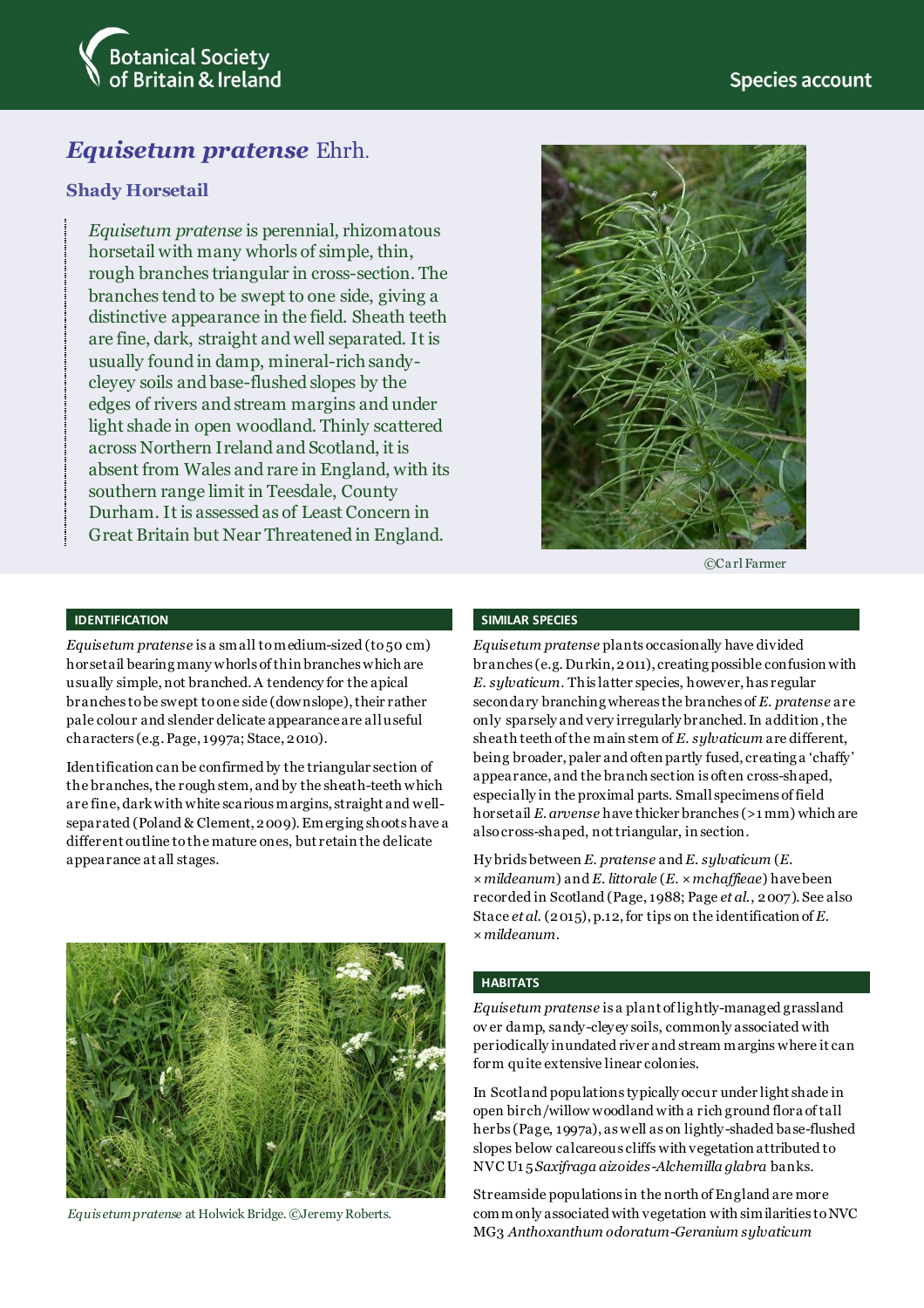## *Equisetum pratense* Ehrh.

grassland.

#### **BIOGEOGRAPHY**

*Equisetum pratense* is a Boreal-montane plant with a circumpolar distribution, occurring throughout North America, Iceland, northern and central Europe, extending southwards to the Alps and Carpathians, across most of northern Asia to Japan and Kamchatka (Page, 1997a).

It is scattered thinly throughout Northern Ireland and Scotland, especially in the central and eastern Highlands north to Caithness. It is v ery rare in the south of Ireland, with recent single records from West Donegal, and on limestone cliffs at Cloontyprughlish, County Leitrim. In England it has a restricted distribution leading to an assessment of Near Threatened (Stroh *et al*., 2014), being present in north-west Yorkshire, Durham, and South Northumberland, with the population at Upper Teesdale representing the southern limit of its British range (Preston, 2007). The distribution of *E. pratense* quite closely mirrors that of *E. sylvaticum*, but *E. pratense* is usually sparser within its narrow range (Page, 1 997a).

In Britain *E. pratense* occurs up to at least 915 m AOD (Page *et al*., 2007)and is recorded up to 1,400 m in the mountains of mainland Europe (Prelli, 2001).

#### **ECOLOGY**

*Equisetum pratense* is a perennial, rhizomatous fern, the shoots of which die back in autumn. New shoots emerge from



Distribution of *Equisetum pratense* in Great Britain and *pratense* Ehrh.). *Watsonia* 26, 339-345. Ir eland.

mid-late April and are fully expanded by May, with spores produced from May to August. However, plants often do not form cones, with fertile cones perhaps only now produced in more northerly locations from central Perthshire onwards (Page *et al*., 2007). This is in contrast to a century ago, when fertile material was collected from the edge of its southern range in Britain (Page, 1997b). Plants in this area now persist in an entirely vegetative condition.

This behaviour may be a response to climate change (Page, 1 997a), which is perhaps more apparent in northern England than on the Atlantic edge of its range in Scotland. However, v egetative spread appears to be v ery effective. For example, substantial linear stands are found alongside the Tees, and the Harwood and Langdon Becks within deep, alluvial, sandy soils flushed by base-rich water.

#### **THREATS**

Although there are probably few threats to *E. pratense* in the short-term, some colonies growing on the eroding alluvial margins of riverside meadows and pastures may suffer losses, although colonization of new sites presumably might also occur through this same mechanism.

Quite large colonies continue to persist along abandoned river courses with moderately advanced scrub succession and tall v egetation, although Page (1997a) reports succession as a long-term threat, and where river systems have been substantially realigned (e.g. River Tees post-dam construction in 1 970), the greater stability of the fluvial regime may decrease long-term opportunities for establishment.

#### **MANAGEMENT**

In instances where *E. pratense* grows in flushed banks in hay meadows, management should seek to replicate traditional practices. In some places river scour may play a role in keeping competition low, and consequently management under such scenarios should aim to be non-interventionist, maintaining the 'natural' course of the fluvial system.

#### **REFERENCES**

- Durkin, J.L. 2011. *Durham Rare Plant Register 2011.*  Priv ately published.
- Page, C.N. 1988. Two hybrids of *Equisetum sylvaticum* L. new to the British flora. *Watsonia* 17, 273-277.
- Page, C.N. 1997a. *The Ferns of Britain and Ireland*. Second edition. Cambridge University Press, Cambridge.
- Page, C. N. 1997b. Pteridophytes as field indicators of natural biodiv ersity restoration in the Scottish flora. *Botanical Journal of Scotland* 49: 405–414
- Page, C.N., McHaffie, H. & Butler, K. 2007. A new far northern hybrid horsetail from Scotland: *Equisetum ×mchaffieae* C. N. Page (*Equisetum fluviatile* L. × *E.*